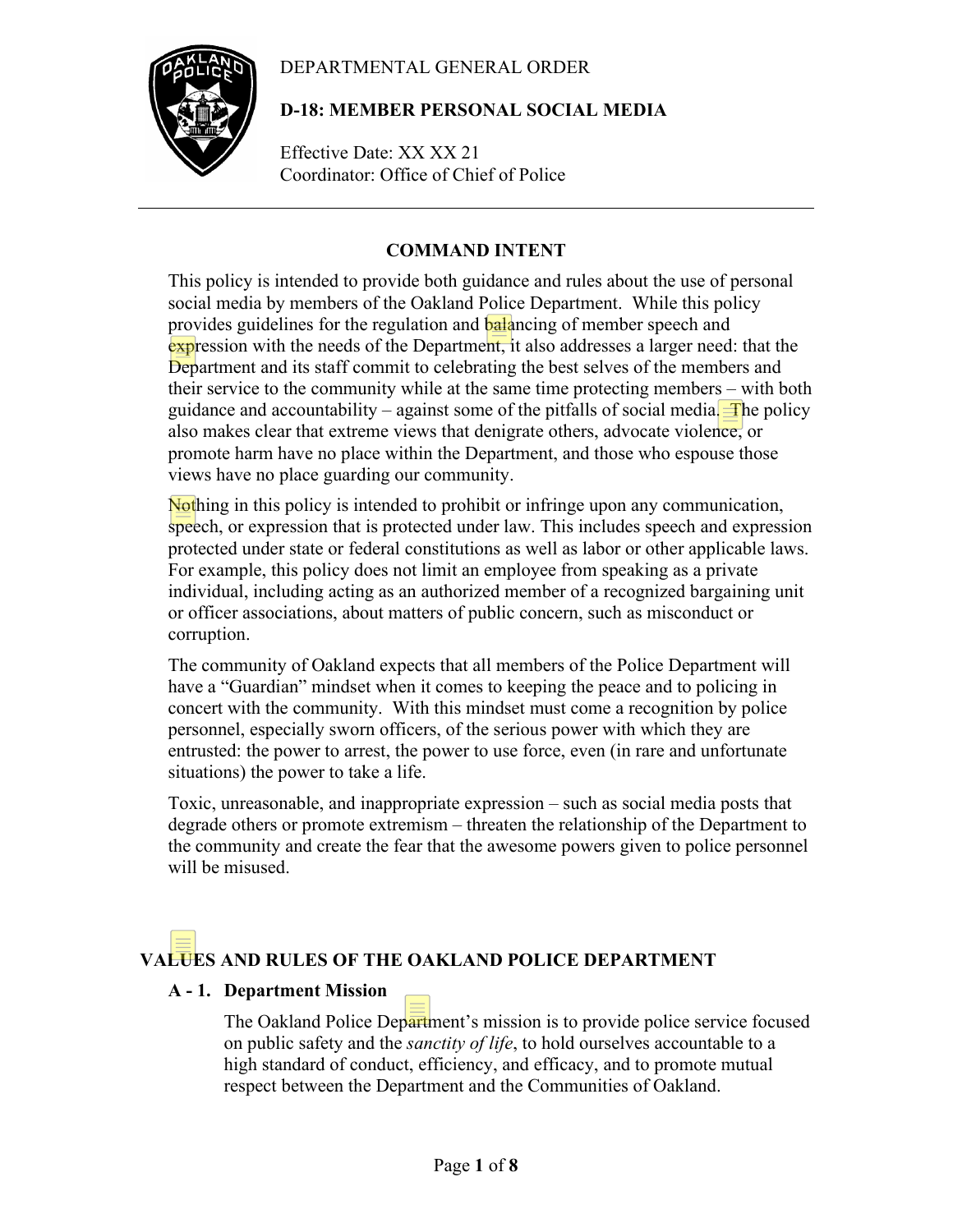## **A - 2. City of Oakland Administrative Instruction**

The City of Oakland sets forth specific anti-discrimination and nonharassment policy in [Administrative Instruction](https://public.powerdms.com/OAKLAND/documents/579540) (AI) 71.

AI 71 strictly prohibits any form of unlawful employment discrimination and/or harassment or other inappropriate conduct based on race, color, religion/religious creed, sex/gender, pregnancy, marital status, age, national origin/ancestry, physical and/or mental disability, medical condition, sexual orientation, gender identity, military or veteran status, or status in any other group protected by federal, state or local law.

Conduct includes not only physical conduct but also verbal conduct (epithets, slurs, derogatory or demeaning comments—even if not directed at a specific person or persons, innuendo, jokes or ridicule, hostile or more severe treatment based on a person's protected characteristic or status, threats of violence or comments indicating stereotyping) and visual conduct (obscene, derogatory or demeaning images, photos, cartoons, e-mail, screen savers or drawings).

## **A - 3. Law Enforcement Code of Ethics**

The Department expects that all members, both sworn and professional staff, adhere to the Law Enforcement Code of Ethics, including the following section:

*I* will keep my private life unsullied as an example to all and will behave in a *manner that does not bring discredit to me or to my agency. I will maintain courageous calm in the face of danger, scorn or ridicule; develop selfrestraint; and be constantly mindful of the welfare of others. Honest in thought and deed both in my personal and official life, I will be exemplary in obeying the law and the regulations of my department. Whatever I see or hear of a confidential nature or that is confided to me in my official capacity will be kept ever secret unless revelation is necessary in the performance of my duty.*

## **A - 4. Manual of Rules**

The Oakland Police Department's Manual of Rules sets forth specific rules that members must follow. The following sections are highlighted because members' personal social media activity must also comport with these rules:

- **314.03 – General Conduct**
- **314.04 – Conduct Toward Others – Harassment and Discrimination**
- **384.32 – Political Activity**
- **384.56 – Membership in Organizations**
- **384.70 – Subversive Organization**

## **B. DEFINITIONS**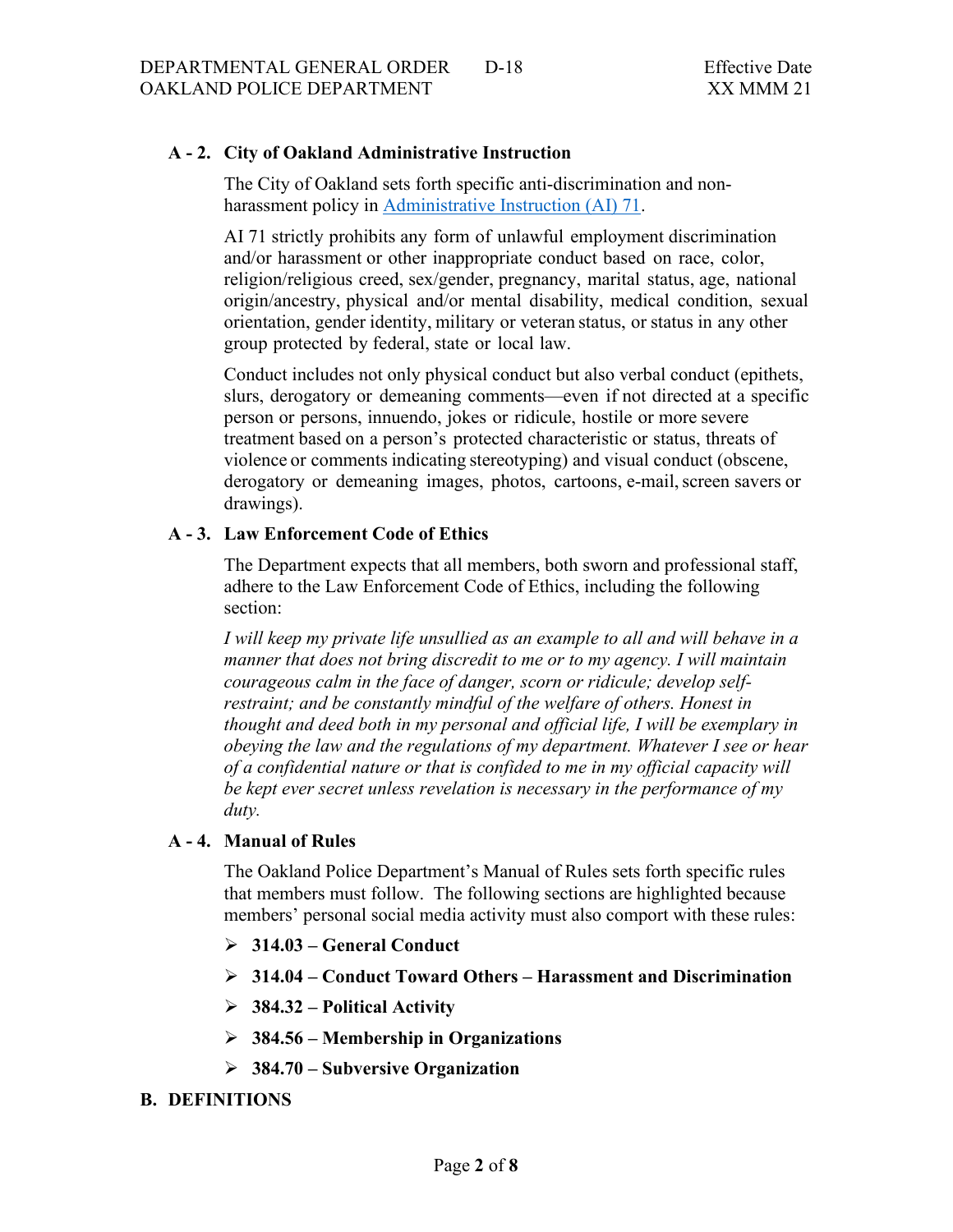# **B - 1. Social Media**

A category of internet-based resources that integrate user-generated content and user participation. Social media includes, but is not limited to, social networking sites, photo and video sharing sites, wikis, blogs, and websites/apps such as Facebook, Instagram, YouTube, LinkedIn, Snapchat, Twitter, Reddit, Discord, Twitch, and TikTok.

## **B - 2. Personal Social Media**

Personal social media includes:

- $\triangleright$  Accounts established by Department members with third-party providers (e.g., Facebook, Instagram, Twitter, etc.) that are not officially authorized by the Department, or accounts used by Department members for purposes outside of the scope of a member's official duties.
- $\triangleright$  Social media accounts established or administered by members of the Department for fraternal or charity organizations, off-duty employment, civic or community organizations, etc., are also subject to the provisions of this policy.

Personal social media does not include:

- Official accounts of the Oakland Police Department, curated and monitored as part of the job duties of members; and
- $\triangleright$  Social media accounts that are used solely for the purposes of criminal investigation, intelligence, or other job-related duties.

## **C. GENERAL CONSIDERATIONS FOR PERSONAL SOCIAL MEDIA USE**

## **C - 1. Personal Social Media Use May Impact the Operation of the Department**

Members have the right to express themselves as private individuals speaking on matters of public concern while using social media. At the same time, members must understand that their social media activity, even on personal social media accounts, may be seen by the public as attributable to the Department and has the potential to interfere with Department operations.

While members may consider the views, opinions, and actions expressed on social media as only reflecting their own personal views, this may not be the case in the eyes of the public. Once a member has been identified by the media or public as a member of the Oakland Police Department, any documented social media activity associated to the member will naturally be scrutinized. This scrutiny may increase with the member's assignment (e.g., Internal Affairs, OIG) or holding of a higher rank within the Department. The demonstrated views, opinions, and actions may not be scrutinized in the context of a private individual, but instead in a generalized context, representing the views of Department as an institution and/or all members of the Oakland Police Department.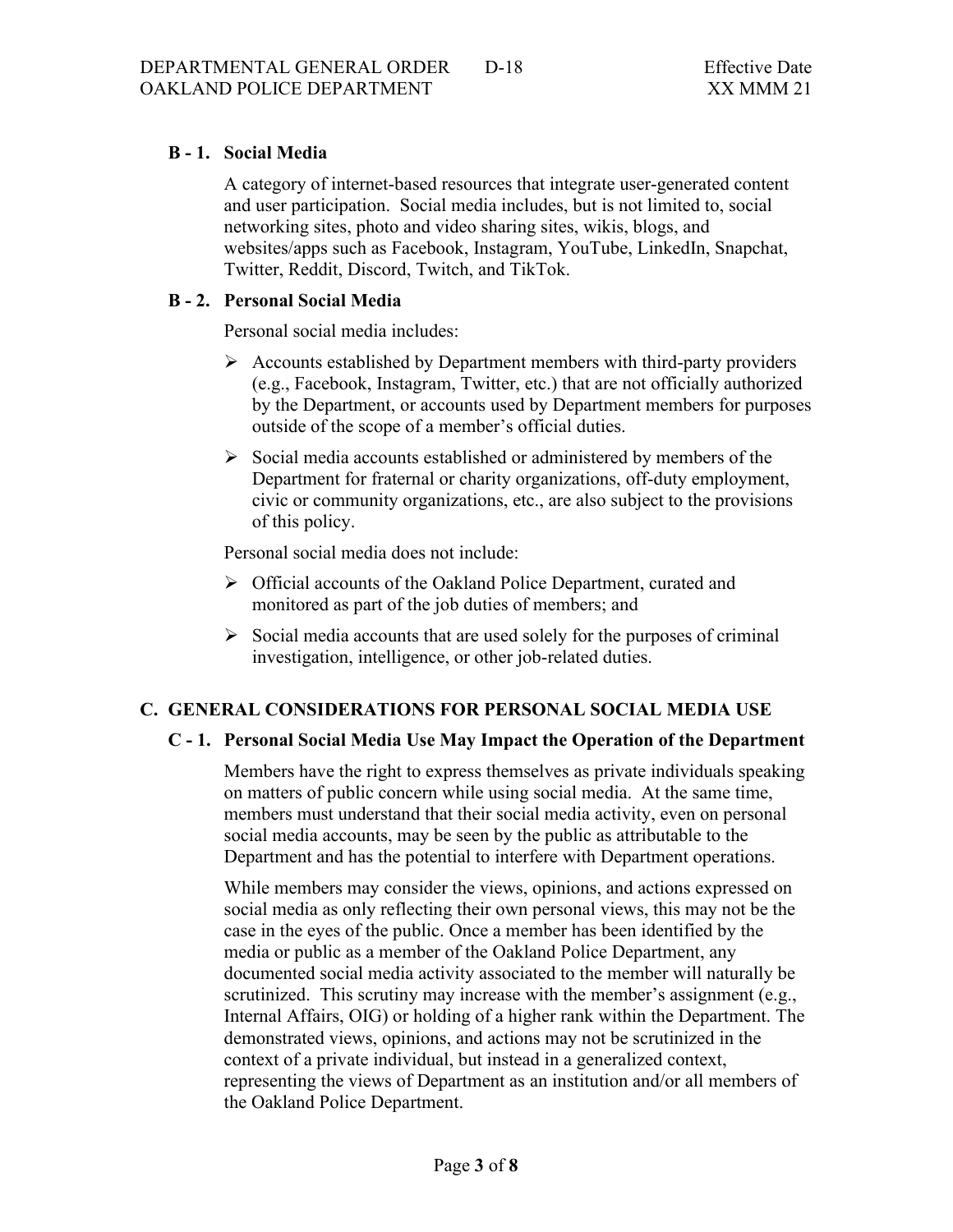Any views, opinions, and actions (taken in or out of context) that erode public trust and confidence in the members of the Oakland Police Department are unnecessarily distracting, and potentially detrimental, to the overall mission and operations of the Department.

## **C - 2. Any Social Media Content May Become Public**

Members must be mindful that any activities or statements made on social media are made in an online setting, where confidentiality cannot be assured even if the member creates "private" or "limited access" accounts or customizes privacy settings. Any statements, photographs, video clips, or other information sent over the internet may still be viewed and disseminated by third parties, via screen shots or other methods, even after the content has been edited or deleted by the user.

## **C - 3. Personal Social Media May Create Safety Risks**

Certain types of information or digital images posted on personal social media may endanger the safety of members of the Department and/or their family members, even if unintentionally. Members are urged not to disclose or allude to their status as a member of the Department on personal social media accounts. Divulging identifying information on personal social media could possibly compromise ongoing investigations, as well as limit a member's eligibility for certain assignments (e.g., work in an undercover capacity, work in highly sensitive assignments, etc.).

## **C - 4. Public Content May be Reviewed by the Department**

Any social media interactions by members that are public or become public through the efforts of third parties (e.g., press, hackers, authorized viewers sharing posts) may be reviewed by the Department. If this content violates this policy or other policies, the content may lead to discipline.

## **C - 5. Member Personal Social Media Content May be Used to Impeach a Member in Court**

Personal social media activity that is public or becomes public may form the basis for undermining or impeaching a member's testimony in criminal or other court proceedings.

## **C - 6. Content Accessed or Posted Using Department Resources May be Reviewed by the Department**

Members forfeit any expectation of privacy in any content published, maintained, or viewed on any Internet website that is accessed on any Department technology system or Department-issued device.

The Department reserves the right to access, audit, and disclose for whatever reason any information accessed, transmitted, received or reviewed over any technology that is issued or maintained by the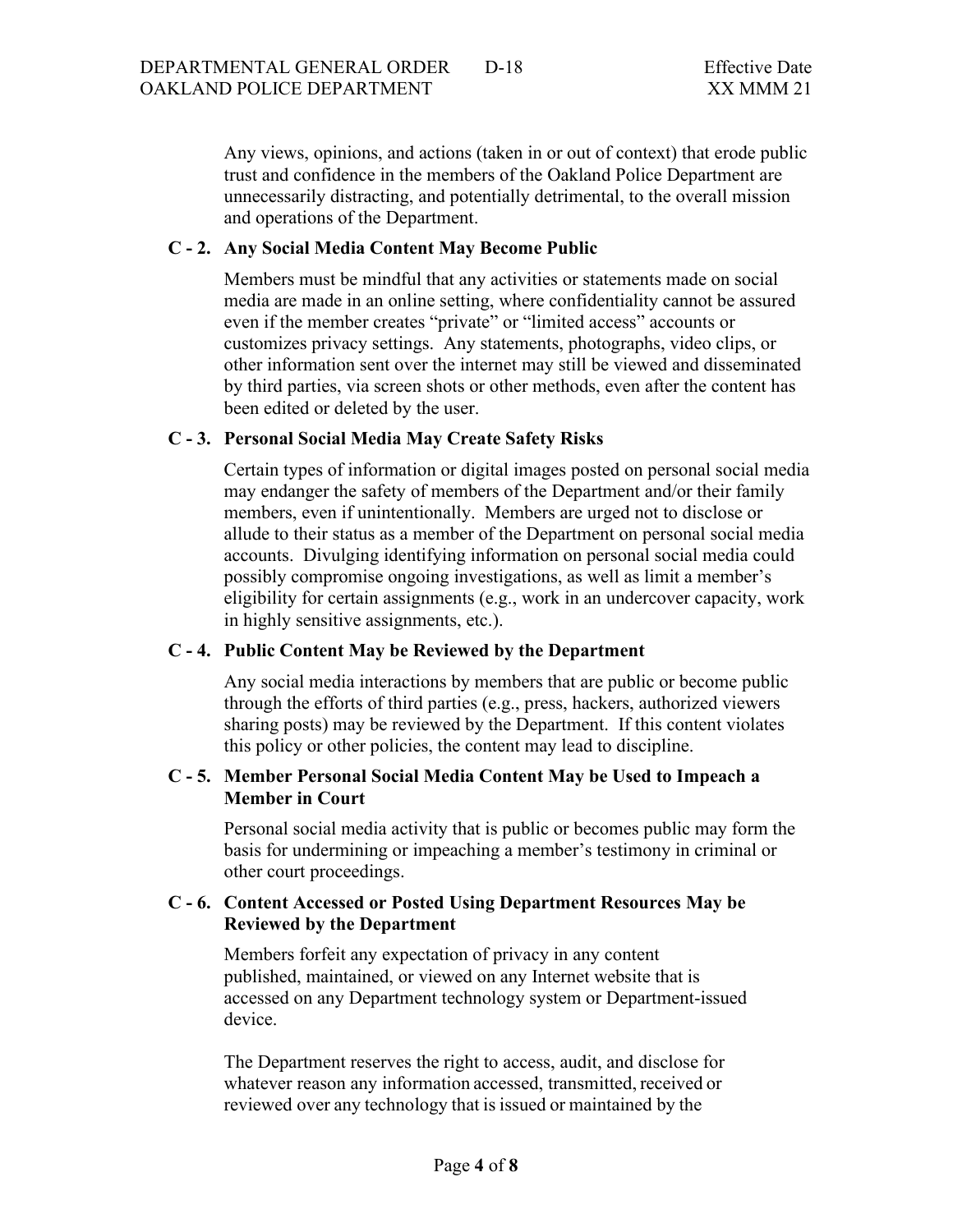Department. This includes the Department e-mail system, computer network, Department-issued smartphone or other device, or any information placed into storage on any Department system or device. It also includes records of all keystrokes or web-browsing history made on any Department computer or any Department-issued smartphone or other device, or over any Department network.

The fact that access to a website requires a username or password will not create an expectation of privacy if it is accessed through a Department computer or network, or using a Department-issued device. The Department may request or require a member to disclose a personal username, password, or other method for the purpose of accessing an employer-issued electronic device. (California Labor Code § 980).

## **C - 7. Department Requests for Personal Social Media Passwords or Access**

Generally, the Department may not require or request that an employee disclose a personal username or password for, or grant access to, a personal social media website, or involuntarily divulge any personal social media. However, the Department may request that an employee divulge personal social media reasonably believed to be relevant to an investigation of allegations of member misconduct or member violation of applicable laws and regulations, provided that the social media is used solely for purposes of that investigation or a related proceeding. (California Labor Code § 980).

## **D. SPECIFIC RULES FOR PERSONAL SOCIAL MEDIA USE BY MEMBERS**

#### **D - 1. Compliance with City and Department Rules**

Members' social media use must comply with other City and Department rules and policies including but not limited to those rules and policies highlighted above in A - 2. through A - 4.

#### **D - 2. Prohibition on Discriminatory Posts and Interactions**

Members shall not post, transmit, share, adopt, advocate for<sup>[1](#page-4-0)</sup>, and/or disseminate any content, in any form, that denigrates, demeans, or shows hostility or aversion toward any person or group based on race, color, religion/religious creed, sex/gender, pregnancy, marital status, age, national origin/ancestry, physical and/or mental disability, medical condition, sexual orientation, gender identity, military or veteran status, or status in any other group protected by federal, state or local law.

#### **D - 3. Prohibition on Harassment and Threats of Violence**

<span id="page-4-0"></span><sup>&</sup>lt;sup>1</sup> While social media is ever changing, advocating for may include such actions as "liking" or "re-posting" another user's content, even if that content was not created or modified in any way by the member.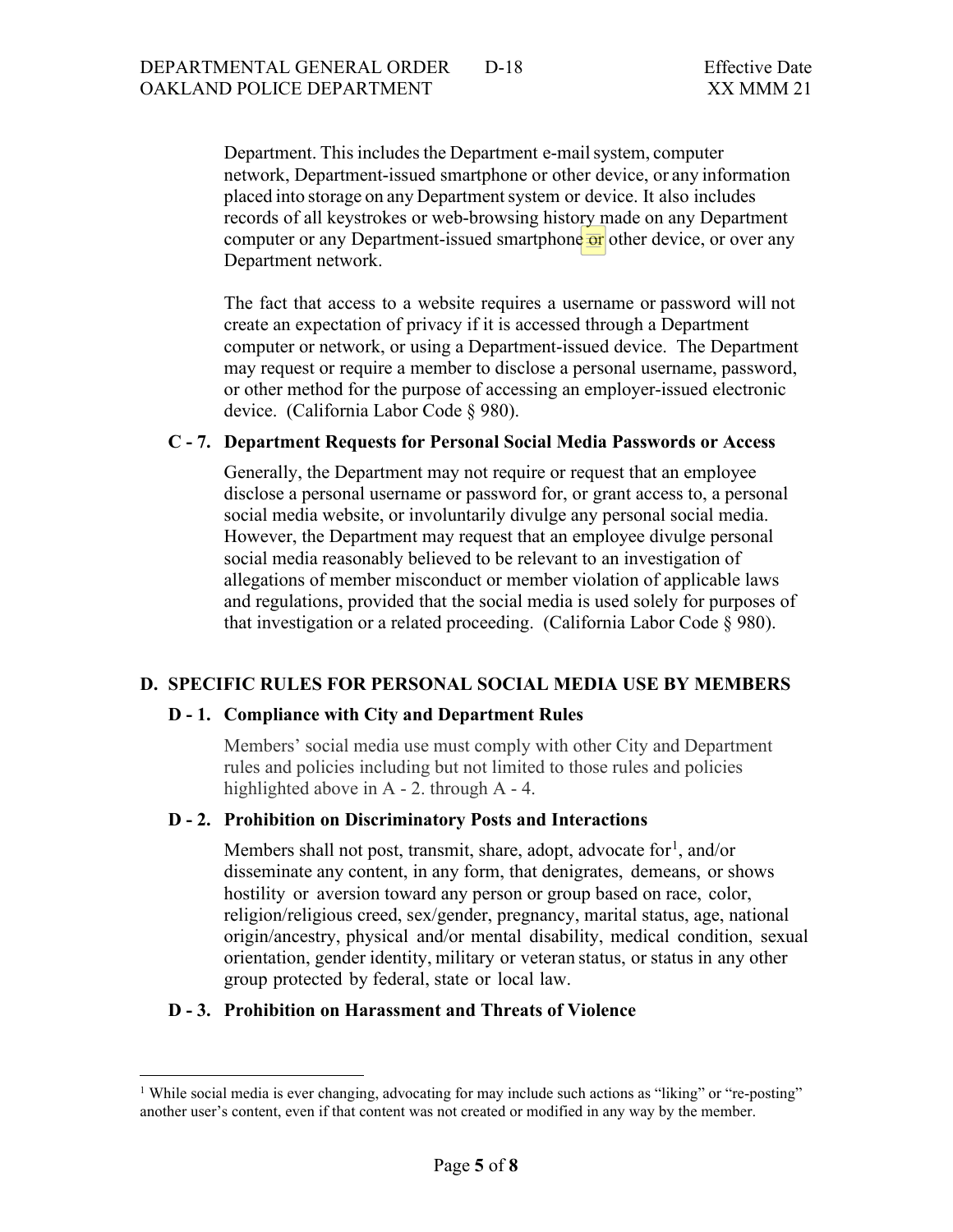Members shall not post, transmit, share, and/or disseminate on personal social media any content that constitutes or advocates harassment, violence, or threats of violence.

## **D - 4. Prohibition on Personal Social Media that Compromises or Detracts from the Department's Mission**

Members shall not post, transmit, share, and/or disseminate any content on personal social media that is significantly linked to, or related to, the Department and which that interferes with or has the potential to interfere with members' performance of their job duties and/or Department operations. Examples include, but are not limited to, the following (unless otherwise protected by law):

- $\triangleright$  Expression that indicates disregard for the law or the state or U.S. Constitution.
- $\triangleright$  Expression that demonstrates support for criminal activity.
- $\geq$  Expression that could reasonably be expected to have a negative impact on the credibility of the member as a witness, such as any expression that glorifies or endorses dishonesty, unlawful discrimination and/or harassment, or illegal behavior.
- $\triangleright$  Expression that could reasonably be expected to have a negative impact on the safety of Department members, such as operational plans or security precautions at Department buildings.
- $\triangleright$  Content that depicts any member in an obscene or sexually explicit manner.
- $\triangleright$  Content that advocates for, celebrates, or otherwise furthers the cause of extremist views or extremism movements. In this context, extremism includes political, racial, or gender-based positions which typically espouse violence, a denigration or "othering" of certain classes of people, or the subjugation of persons for immutable characteristics or political beliefs and which the majority of reasonable people would find unacceptable.

# **D - 5. Display of Department Uniforms or Logos**

Members are cautioned against posting, on personal social media, images of themselves or other members in uniform. While celebration of achievements – such as successfully helping the community, progressing within the profession, or otherwise making a difference – is encouraged by the Department, members must leaven their zeal with an understanding of the messages their post may present, even if unintentional.

Members are cautioned against displaying images of official Department identification on their personal social media, including but not limited to patches, badges, emblems, logos, or marked/unmarked vehicles.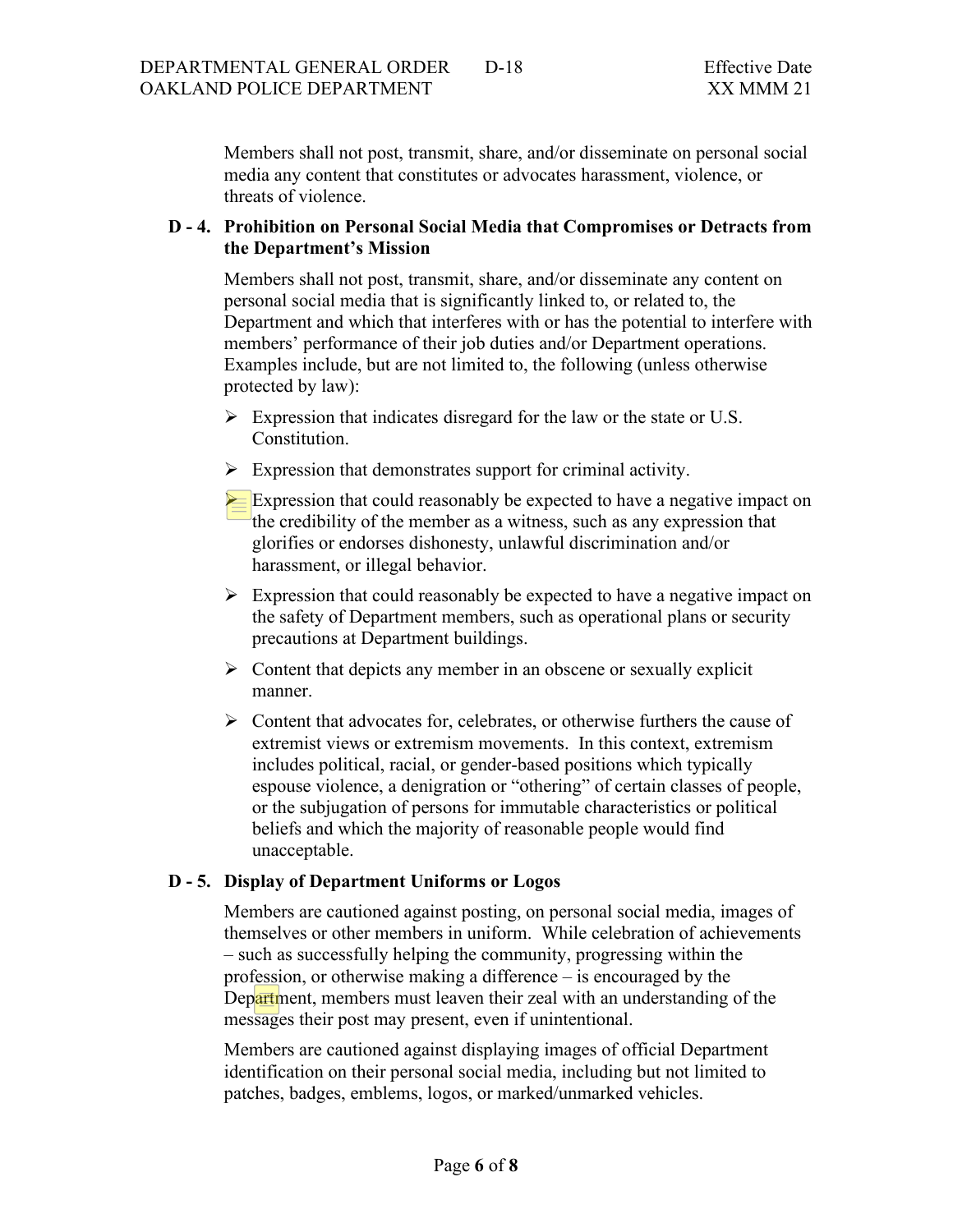These warnings do not apply to images or photographs taken at official Department events or that have been released or posted to official social media by the Department (e.g., promotions, awards, official photographs, photographs released to the public by the press information office, etc.).

Members should understand that posting photographs of themselves or others in uniform, or posting images or photographs from official Department events, will identify them as members of the Department and more closely tie a member's personal social media account and activity to the Department and opens the member's social media activity to closer scrutiny.

## **D - 6. Display of Department Identification for Commercial or Endorsement Purposes**

Members shall not use Department identification, including but not limited to patches, badges, uniforms, emblems, logos, or marked/unmarked vehicles, on personal social media for commercial or endorsement purposes without authorization from the Department.

## **D - 7. Using Department or Organizational Identifiers on Social Media**

Members are urged not to use Department or organizational identifiers (including but not limited to Bureau, Division, Section, or Unit names) as part of a personal or privately held social media moniker (e.g. @OPD\_JohnDoe, @BFOIII\_JaneDoe).

Members should understand that using Departmental or organizational identifiers more closely ties a member's personal social media account and activity to the Department and opens the member's social media activity to closer scrutiny.

# **D - 8. Limitation on Use of Personal Social Media on Duty**

Members are prohibited from using personal social media while on duty, except in the following circumstances:

- $\triangleright$  When brief personal communication may be warranted by the circumstances (e.g. to inform family of extended hours); or
- $\triangleright$  During authorized breaks. Usage during breaks should be out of sight and sound of the public if feasible and shall not be disruptive to the work environment or interfere with the performance of any member's job duties.

# **D - 9. Prohibition of Use of City Email for Personal Social Media**

Members shall not use their City email address to sign up for personal social media. However, the Chief of Police or designee may designate a list of specified social media whose sole purpose is professional networking that is exempt from this constraint.

# **D - 10. Prohibition Against Disclosing Confidential Information**